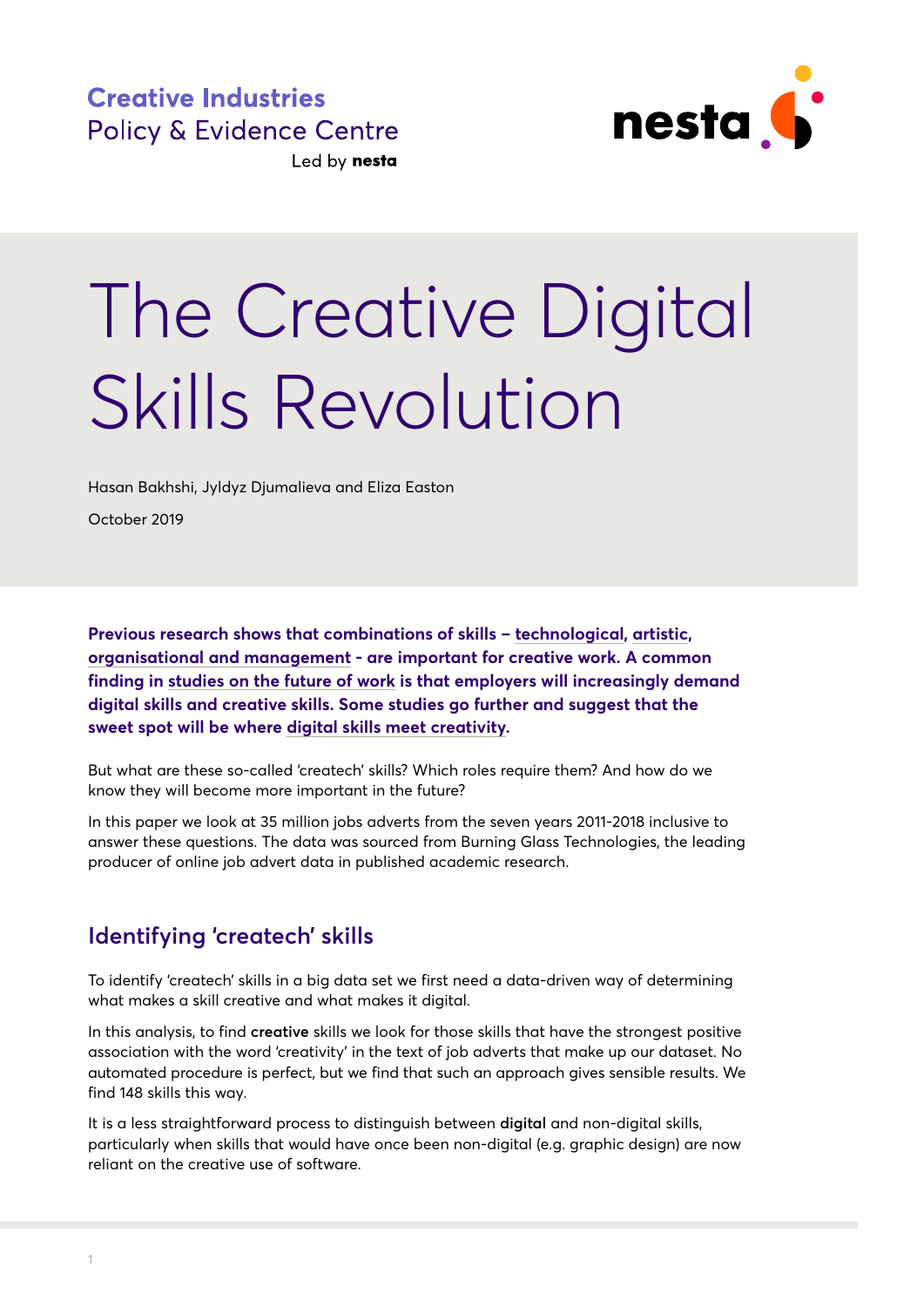To address this challenge, we use a two-step procedure.

In the first step, we treat as digital those skills that are automatically tagged as digital by Burning Glass Technologies.1 These tend to be skills which are obviously digital in that they relate to the use of a particular piece of software. Of the 148 skills we identify as 'creative', 24 of these are defined as digital, such as Adobe Photoshop, Final Cut Pro, Cinema 4D and HTML5 (Table 1).

| Actionscript                | <b>Adobe Photoshop</b>  | <b>Macromedia Fireworks</b>   |
|-----------------------------|-------------------------|-------------------------------|
| Adobe Acrobat               | <b>Adobe Premiere</b>   | <b>Mailchimp</b>              |
| <b>Adobe Aftereffects</b>   | Cinema 4D               | <b>Mastercam</b>              |
| <b>Adobe Creative Suite</b> | <b>CSS</b>              | Omnigraffle                   |
| <b>Adobe Dreamweaver</b>    | <b>Final Cut Pro</b>    | Prezi                         |
| <b>Adobe Flash</b>          | <b>Google Analytics</b> | <b>Quarkxpress</b>            |
| <b>Adobe Illustrator</b>    | <b>HTML5</b>            | <b>Social Media Platforms</b> |
| <b>Adobe Indesign</b>       | LinkedIn                | <b>Visual Design</b>          |

#### Table 1. Skills that are both Creative and Digital as defined by Step 1

We then take the remaining 124 creative skills and look for those where the expectation of the employer hiring is that deploying the skill requires the use of a piece of software. We find these by first calculating the similarities between vectors for each of the 124 skills and all known software skills using a 'word embeddings' model trained on online job adverts, taking the average of the similarities. After this we analyse the distribution of the average similarities for the skills and consider as digitally-enabled skills those with average similarity above the 75th percentile in the distribution (Figure 1).

In other words, we look for the extent to which a skill is highly linked to the use of software by the employer. We find 30 additional creative digital skills in this way (Table 2).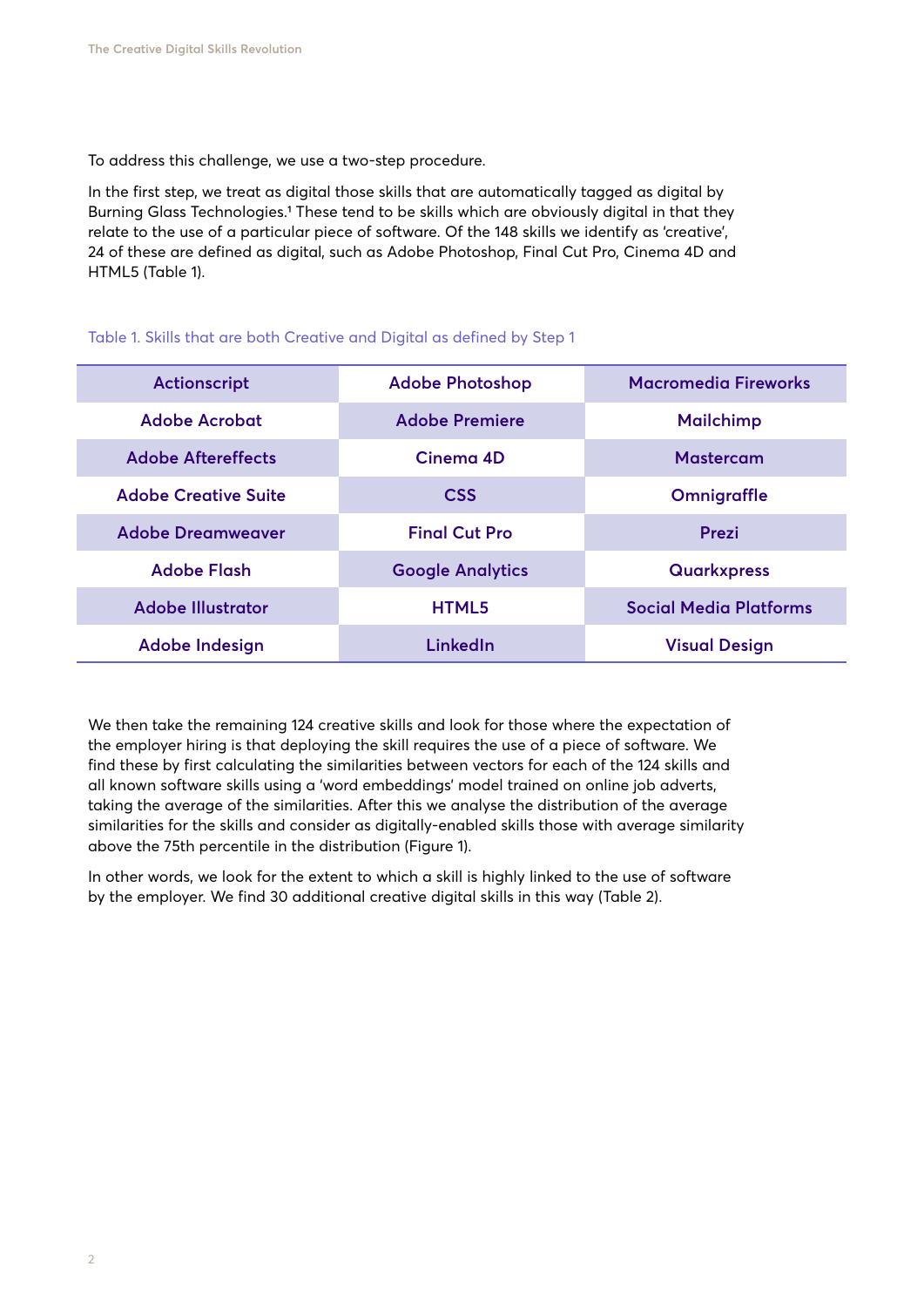Table 2. Skills that are both Creative and Digital as defined by Step 2

| <b>Art direction</b>            | <b>Illustration</b>          | <b>Residential design</b> |
|---------------------------------|------------------------------|---------------------------|
| <b>Architectural draughting</b> | Instagram                    | <b>Sketching</b>          |
| Animation                       | Information architecture     | Storyboarding             |
| <b>Creative design</b>          | Interactive design           | Social media marketing    |
| <b>Content development</b>      | <b>Motion graphics</b>       | <b>Typesetting</b>        |
| <b>Creative direction</b>       | <b>Multimedia</b>            | UX wireframes             |
| <b>Digital design</b>           | <b>Photo editing</b>         | <b>Video editing</b>      |
| <b>Front-end development</b>    | <b>Post production</b>       | <b>Videography</b>        |
| <b>Graphic design</b>           | Photography                  | <b>Video production</b>   |
| <b>Interaction design</b>       | <b>Quantitative analysis</b> | <b>Website design</b>     |

The 75th percentile is, of course, an arbitrary cut-off point. Some skills we call digital are much similar to known pieces of software, with the five skills with the highest average similarity being Front-end development, Multimedia, Photo editing, Post production and Animation. Others just miss the cut off, although are often seen alongside software, like Brand Design.



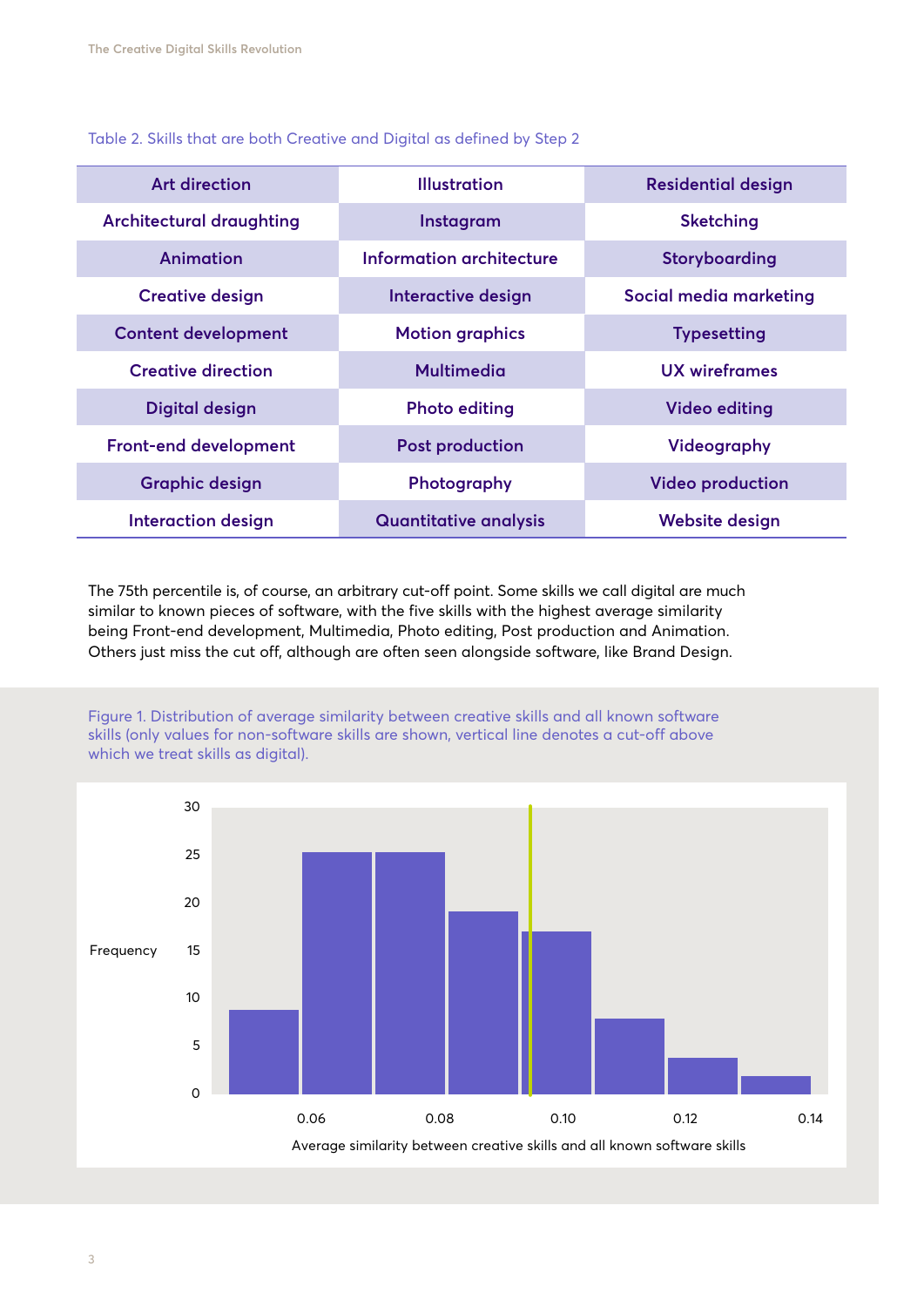Using this methodology to separate digital and non-digital skills, and applying it to the 148 creative skills we have already identified, we therefore identify 54 'createch' skills in total. Table 3 shows the top 20 'createch' skills with the strongest association with creativity in 2018.

|    | 1. Adobe Photoshop         | 11. Animation          |
|----|----------------------------|------------------------|
|    | 2. Adobe InDesign          | 12. Website design     |
|    | 3. Adobe Illustrator       | 13. Creative direction |
|    | 4. Adobe Creative Suite    | 14. Art direction      |
|    | 5. Adobe Acrobat           | 15. Motion graphics    |
|    | 6. Graphic design          | 16. Video editing      |
|    | 7. Creative design         | 17. Photography        |
|    | 8. Typesetting             | 18. Cinema 4D          |
| 9. | <b>Adobe After Effects</b> | 19. Adobe Premiere Pro |
|    | 10. Digital design         | 20. Video production   |

Table 3. The top 20 'createch' skills with the strongest association with creativity in 2018

It is important to reiterate that some skills do not appear as 'createch' despite being reliant on technology and commonly appearing alongside a job advert requirement of creativity. These include skills like Social Media and Email Marketing. Such technology skills are clearly complementary to creativity, but the job adverts suggest that they do not have creativity embedded within them, in the way that skills like Adobe Photoshop or Graphic Design have.

While computer programming skills such as Front-end development, HTML5 and CSS did not make it to the top 20 shown in Table 3, they still have demonstrated a strong positive association with creativity.

#### **Which creative occupations are more reliant on 'createch' skills?**

We now look at which Creative Occupations (that is, occupations classified as creative by the Department for Digital, Culture, Media and Sport2), are most likely to use 'createch' skills, according to the job adverts.

To carry out the analysis we first need to link job adverts to occupations. We use different approaches to identify the appropriate occupation code for a given online job advert, including information on Standard Occupational Classification (SOC) codes that has been provided by Burning Glass Technologies. Only 'reliable' adverts are used, those being adverts where the different coding approaches agree on the SOC code that should be assigned to the advert.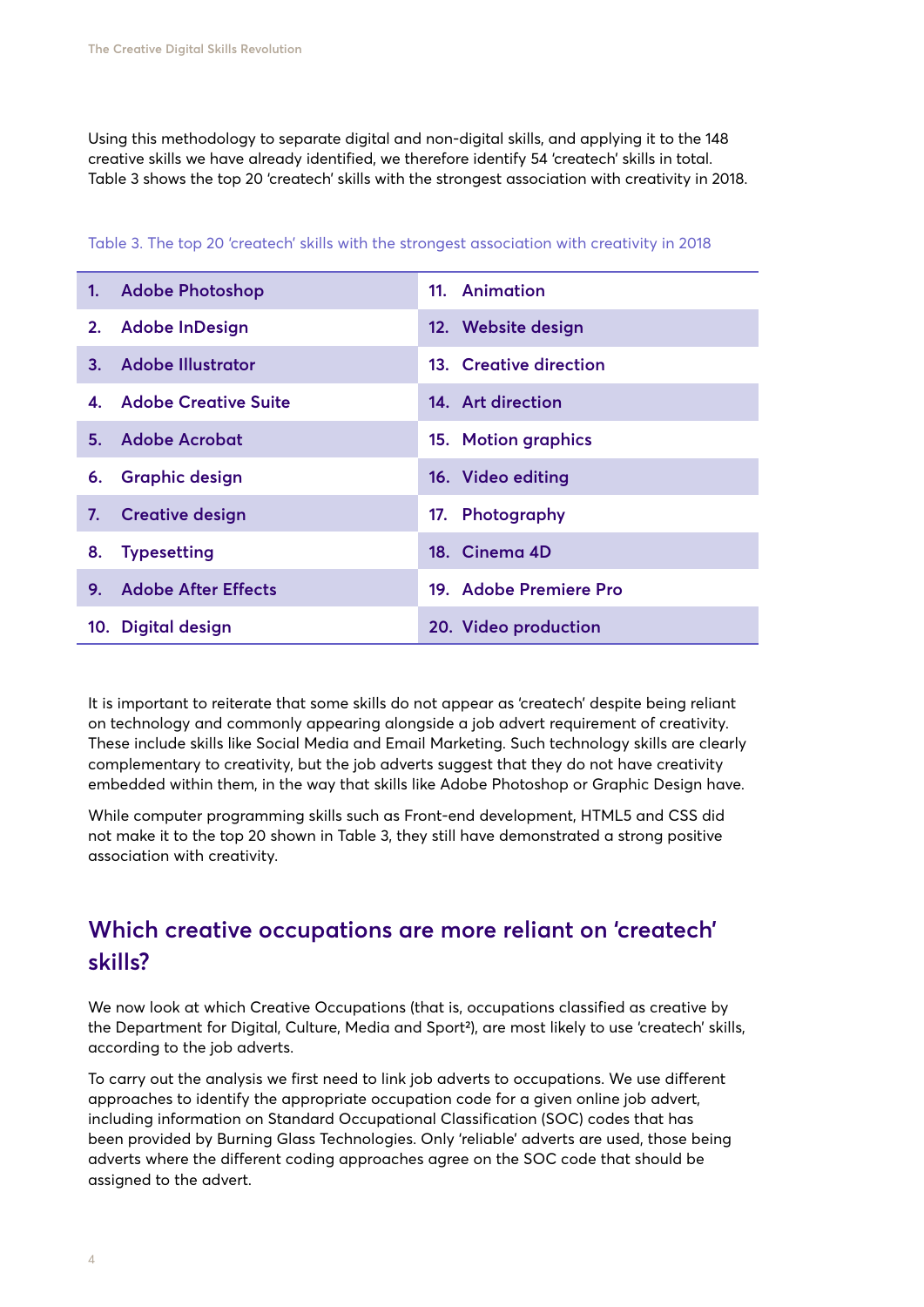One way to measure the importance of 'createch' skills in occupations is by looking at how often 'createch' skills are mentioned as a percentage of overall skills mentioned in job adverts.

Table 5 (provided in the Annex) shows how the most important 'createch' skills vary across creative roles according to this measure.

Table 4. The five occupations that mention 'createch' skills the most in the text of adverts

#### **Graphic designers**

**Photographers, audio-visual and broadcasting equipment operators**

#### **Artists**

**Arts officers, producers and directors**

**Product, clothing and related designers**

It is important to note that in the current occupational classification (SOC 2010), even at the highest level of granularity the occupations may include diverse job roles. For example, Sculptors, Calligraphers, and Portrait Painters are assigned to an occupation called Artists. However, in the data that we use, we are much more likely to see adverts for Illustrators, Animators and 3D Artists, who also belong to this occupation. So the results provided in this analysis may not cover the whole variety of job roles in a given occupation and instead include only job roles that are often advertised online.

# **'Createch' skills and the future of work**

Given the importance that future of work studies attribute to both creative and digital skills, it is reasonable to suppose that 'createch' skills will be associated with roles that are expected to grow in importance in the future. Is there evidence for this in the data?

To explore the relationship between 'createch' skills and occupational outlook we fit a simple linear regression model (the green line in Figure 2) of the probability of a job growing in the future (as estimated in Nesta's The Future of Skills (2017)<sup>3</sup> research) and the relative importance of 'createch' skills in job adverts for that job.

As Figure 2 shows, there is a positive relationship between the two. In other words, the greater prominence of 'createch' skills in job adverts is (significantly) associated with an increase in an occupation's probability of future growth.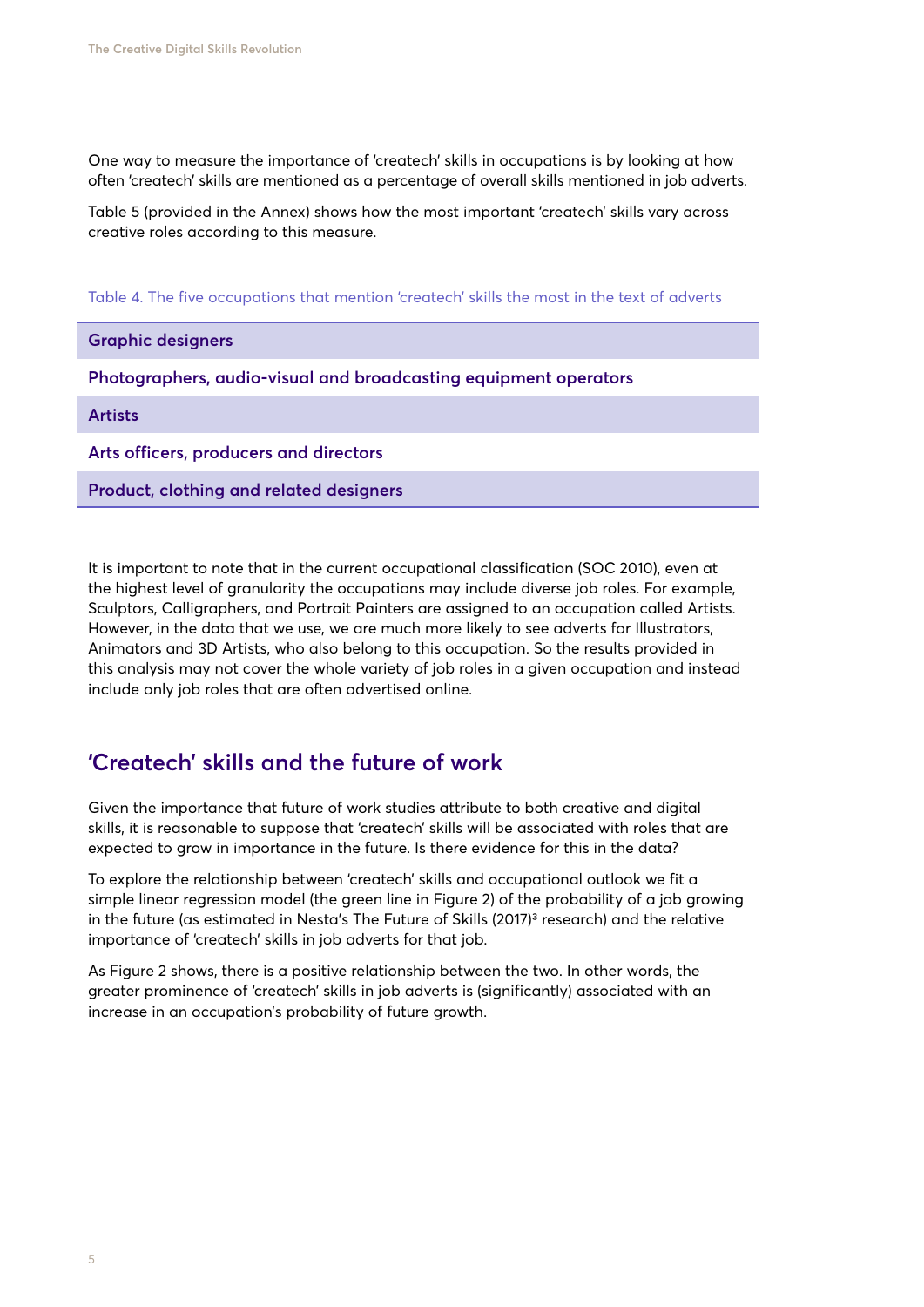



However, it is important to recognise that the importance of 'createch' skills accounts for only a small part of the variation in an occupation's outlook. We see that some occupations, like Musicians, have a relatively high probability of growth despite low requirements for 'createch' skills. Similarly, there are occupations like Graphic designers, Arts officers, producers and directors and Product, clothing and related designers which require 'createch' skills but which, on the basis of the relationship in Figure 2, might be expected to have even rosier future prospects than is predicted.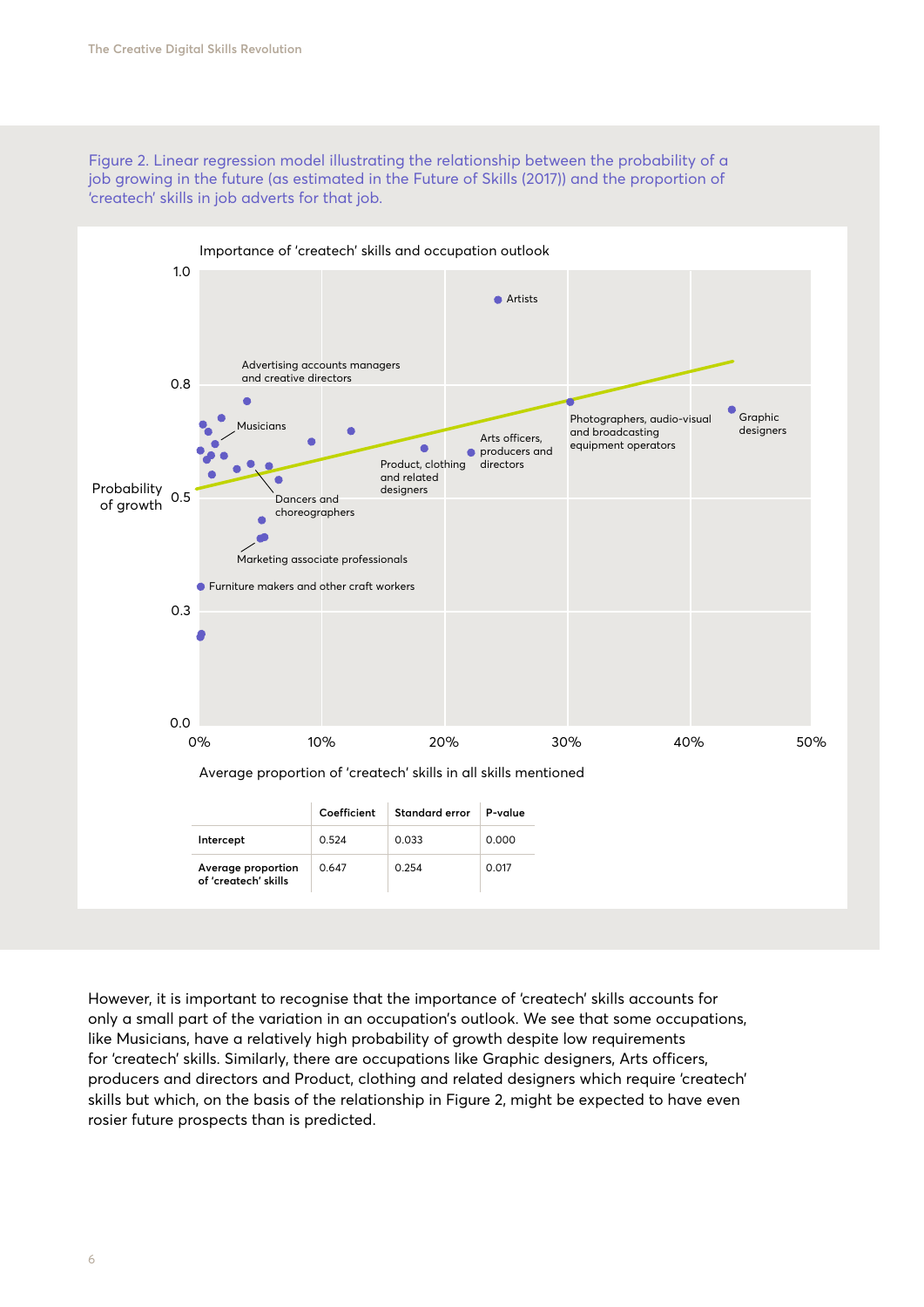#### **Limitations**

Although there are many benefits to using job advert data to understand the labour market, there are also several limitations. The most significant of these is the fact that not all creative roles are advertised online, which may introduce bias in the analysis. For example, we may overstate the importance of 'createch' skills if over-represented roles in job adverts are more likely to require 'createch' skills.

In terms of types of occupations that might be affected, our analysis shows that creative occupation groups, such as 'IT, software and computer services', 'Architecture' and 'Design: product, graphic and fashion design', are well represented in online job adverts. However, other types of creative roles have less coverage. Some of the under-represented creative roles are in 'Crafts', 'Film, TV, video, radio and photography' and 'Museums, galleries and libraries'.

Despite these drawbacks, at this moment no other alternative data set offers comparable sample size and level of detail on the skills required by employers. Other potential sources, including project postings on freelance platforms, could be incorporated in the analysis in the future.

#### **Conclusion**

Studies of the future of work commonly conclude that combinations of creative and digital skills will become more valued by employers in the future. This study has used the job requirements as set out in 35 million UK online job adverts to identify such 'createch' skills and shown how these vary in nature and in importance according to creative role. We have compared these 'createch' skills with the occupation predictions in The Future of Skills and confirmed that 'createch' skills are associated with roles that are expected to grow.

#### **Policy implications**

Skills policy has a tendency to divide digital and creative skills, and digital and creative pathways, from one another. For example, in the T-Levels which are currently being developed in England as a technical equivalent to A-Levels, there is a Creative T-Level and a Digital T-Level.4

Our research suggests that not only should digital skills be embedded in many creative courses, but that course designers should consider how the two may have, for some roles, become inextricable from one another.

The findings of this research are also relevant for those designing courses at Higher and Further Education level, as they show that the assumption of recruiters in roles like graphic design and architecture is that those applying have software skills. The PEC has been consulting its [Industry Champions](https://www.pec.ac.uk/policy-briefings/insights-from-our-industry-champions-the-value-of-creative-higher-and-further-education) on the subject of tertiary education, and concerns have been raised about the lack of up-to-date software skills in those graduating from a range of creative courses.5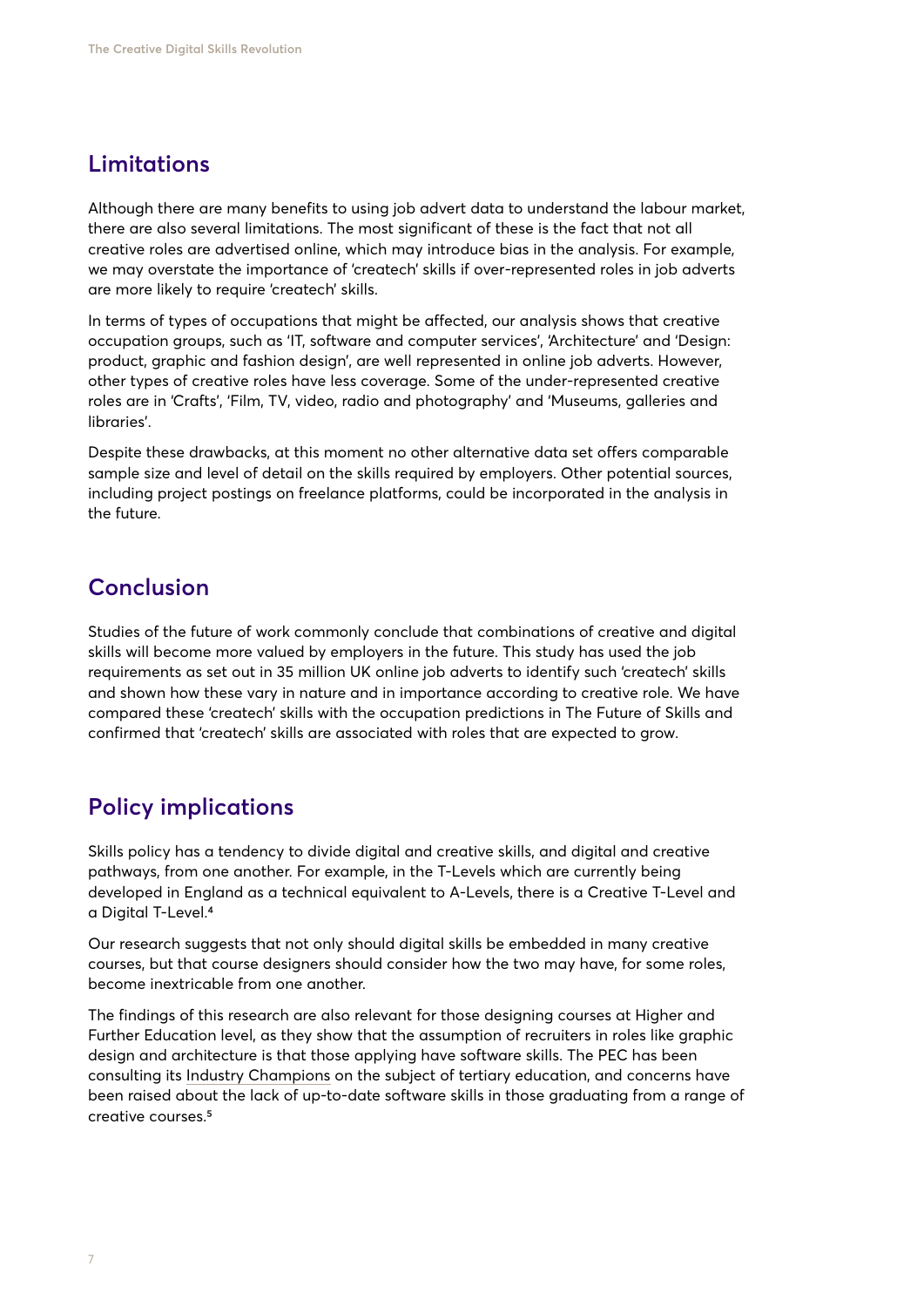# **Annex**

Table 5. The average proportion of 'createch' skills in all skills mentioned in adverts for creative occupations

| <b>SOC</b> | <b>Occupation</b>                                                | <b>Average proportion</b><br>of 'createch' skills in<br>all skills mentioned<br>in adverts |
|------------|------------------------------------------------------------------|--------------------------------------------------------------------------------------------|
| 3421       | <b>Graphic designers</b>                                         | 43.5%                                                                                      |
| 3417       | Photographers, audio-visual and broadcasting equipment operators | 30.3%                                                                                      |
| 3411       | <b>Artists</b>                                                   | 24.3%                                                                                      |
| 3416       | Arts officers, producers and directors                           | 22.2%                                                                                      |
| 3422       | Product, clothing and related designers                          | 18.4%                                                                                      |
| 2137       | Web design and development professionals                         | 12.3%                                                                                      |
| 2431       | <b>Architects</b>                                                | 9.1%                                                                                       |
| 3413       | Actors, entertainers and presenters                              | 6.4%                                                                                       |
| 2471       | Journalists, newspaper and periodical editors                    | 5.6%                                                                                       |
| 3412       | Authors, writers and translators                                 | 5.2%                                                                                       |
| 3121       | Architectural and town planning technicians                      | 5.0%                                                                                       |
| 3543       | Marketing associate professionals                                | 4.9%                                                                                       |
| 3414       | Dancers and choreographers                                       | 4.1%                                                                                       |
| 2473       | Advertising accounts managers and creative directors             | 3.8%                                                                                       |
| 2472       | <b>Public relations professionals</b>                            | 3.0%                                                                                       |
| 2136       | Programmers and software development professionals               | 1.9%                                                                                       |
| 2452       | Archivists and curators                                          | 1.7%                                                                                       |
| 3415       | <b>Musicians</b>                                                 | 1.2%                                                                                       |
| 2451       | Librarians                                                       | 1.0%                                                                                       |
| 1134       | Advertising and public relations directors                       | 0.9%                                                                                       |
| 2432       | Town planning officers                                           | 0.7%                                                                                       |
| 1132       | Marketing and sales directors                                    | 0.7%                                                                                       |
| 2135       | IT business analysts, architects and systems designers           | 0.5%                                                                                       |
| 1136       | Information technology and telecommunications directors          | 0.2%                                                                                       |
| 5449       | Other skilled trades n.e.c.                                      | 0.1%                                                                                       |
| 5442       | Furniture makers and other craft woodworkers                     | 0.1%                                                                                       |
| 5211       | Smiths and forge workers                                         | 0.0%                                                                                       |
| 5441       | Glass and ceramics makers, decorators and finishers              | 0.0%                                                                                       |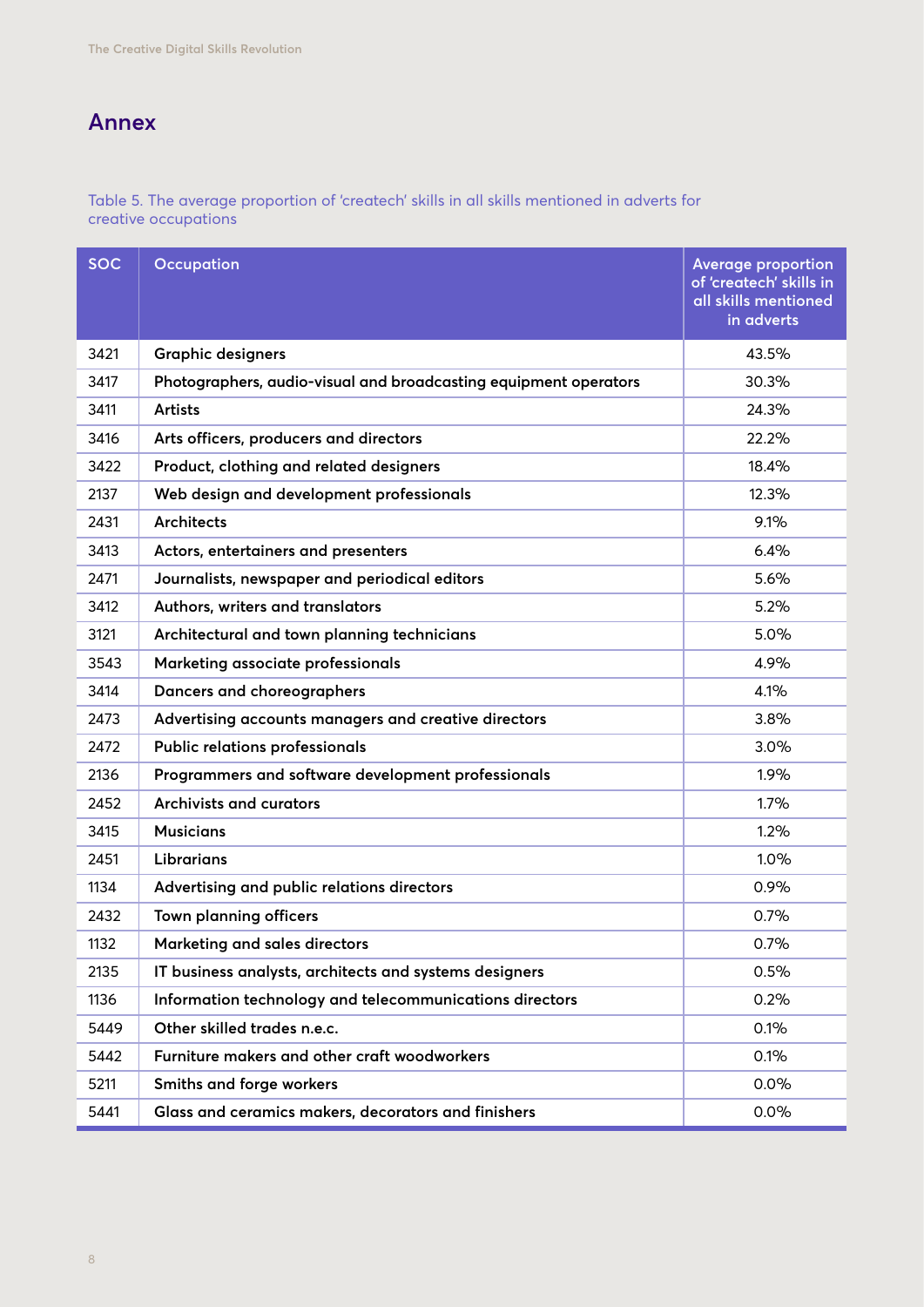#### Table 6. Most common 'createch' skills in adverts

| <b>SOC</b><br>code | <b>Occupation</b>                                                   | Top three most common<br>'createch' skills                      |
|--------------------|---------------------------------------------------------------------|-----------------------------------------------------------------|
| 3421               | <b>Graphic designers</b>                                            | Adobe Photoshop, graphic<br>design, Adobe Indesign              |
| 3417               | Photographers, audio-visual and broadcasting equipment<br>operators | Photography, Adobe<br>Photoshop, videography                    |
| 3411               | <b>Artists</b>                                                      | Animation, Adobe<br>Photoshop, Adobe<br>Aftereffects            |
| 3416               | Arts officers, producers and directors                              | Video editing, Adobe<br>Photoshop, video<br>production          |
| 3422               | Product, clothing and related designers                             | Adobe Photoshop, Adobe<br>Indesign, Adobe Illustrator           |
| 2137               | Web design and development professionals                            | Front-end development,<br>HTML5, CSS                            |
| 2431               | <b>Architects</b>                                                   | Adobe Photoshop, Adobe<br>Indesign, Adobe Acrobat               |
| 3413               | Actors, entertainers and presenters                                 | Photography, instagram,<br>videography                          |
| 2471               | Journalists, newspaper and periodical editors                       | Multimedia, Adobe<br>Indesign, Adobe Photoshop                  |
| 3412               | Authors, writers and translators                                    | Adobe Indesign, Adobe<br>Photoshop, storyboarding               |
| 3121               | Architectural and town planning technicians                         | Adobe Photoshop, Adobe<br>Indesign, Adobe Acrobat               |
| 3543               | Marketing associate professionals                                   | Google Analytics, Adobe<br>Photoshop, Adobe Indesign            |
| 3414               | Dancers and choreographers                                          | Photography, Instagram,<br>videography                          |
| 2473               | Advertising accounts managers and creative directors                | Google Analytics, social<br>media marketing, Adobe<br>Photoshop |
| 2472               | Public relations professionals                                      | Social media platforms,<br>Adobe Photoshop, Linkedin            |
| 2136               | Programmers and software development professionals                  | HTML5, CSS, front-end<br>development                            |
| 2452               | <b>Archivists and curators</b>                                      | Content development,<br>photography, Adobe<br>Acrobat           |
|                    |                                                                     |                                                                 |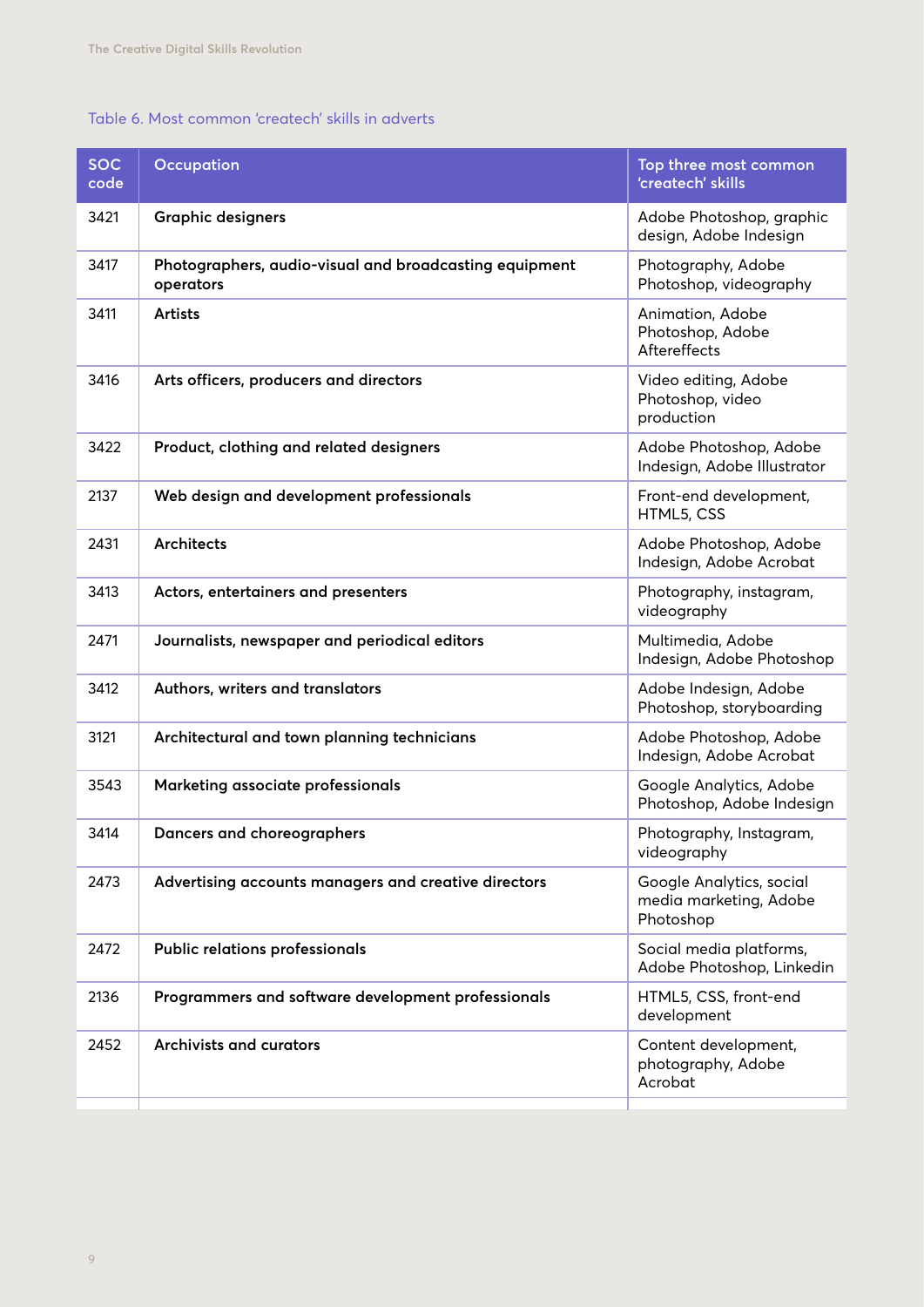#### Table 6. Most common 'createch' skills in adverts (continued)

| <b>SOC</b><br>code | <b>Occupation</b>                                       | Top three most common<br>'createch' skills                                 |
|--------------------|---------------------------------------------------------|----------------------------------------------------------------------------|
| 3415               | <b>Musicians</b>                                        | Photography, videography,<br>video production                              |
| 2451               | <b>Librarians</b>                                       | Digital design, multimedia                                                 |
| 1134               | Advertising and public relations directors              | Social media platforms,<br>content development,<br>linkedin                |
| 2432               | Town planning officers                                  | Adobe Photoshop, Adobe<br>Indesign, Adobe Acrobat                          |
| 1132               | Marketing and sales directors                           | Google Analytics, content<br>development, social media<br>platforms        |
| 2135               | IT business analysts, architects and systems designers  | HTML5, information<br>architecture, Google<br>Analytics                    |
| 1136               | Information technology and telecommunications directors | Front-end development,<br>content development,<br>information architecture |
| 5449               | Other skilled trades n.e.c.                             | Linkedin, residential design                                               |
| 5442               | Furniture makers and other craft woodworkers            | Residential design                                                         |
| 5211               | Smiths and forge workers                                |                                                                            |
| 5441               | Glass and ceramics makers, decorators and finishers     | $\overline{\phantom{0}}$                                                   |

Note: Some of the occupations listed in the table have low proportion of 'createch' skills despite generally requiring advanced digital skills. These include IT business analysts, architects and systems designers and Information technology and telecommunications directors.

# **Endnotes**

- 1. See Burning Glass's report for the Department of Digital, Culture, Media and Sport [No Longer Optional: Employer](https://www.burning-glass.com/wp-content/uploads/no_longer_optional_report.pdf)  [Demand for Digital Skills](https://www.burning-glass.com/wp-content/uploads/no_longer_optional_report.pdf) for a detailed study of digital skills needs in the UK workforce.
- 2. SOC Codes relating to Creative Occupations can be found in Tables 56-59 of 'DCMS Sector Economic Estimates 2018: Employment.' DCMS, June 2019. [https://www.gov.uk/](https://www.gov.uk/government/statistics/dcms-sectors-economic-estimates-2018-employment ) [government/statistics/dcms-sectors-economic-estimates-](https://www.gov.uk/government/statistics/dcms-sectors-economic-estimates-2018-employment )[2018-employment](https://www.gov.uk/government/statistics/dcms-sectors-economic-estimates-2018-employment )
- 3. Bakhshi, H., Downing, J., Osborne, M. and Schneider, P. (2017). The Future of Skills: Employment in 2030. London: Pearson and Nesta.
- 4. This is not always the case: the draft Welsh Curriculum 2022 expressly sets out to incentivise creativity and digital competence in all subjects.
- 5. Insights from our Industry Champions: The Value of Creative Higher and Further Education. [https://www.pec.ac.uk/](https://www.pec.ac.uk/policy-briefings/insights-from-our-industry-champions-the-value-of-creative-higher-and-further-education) [policy-briefings/insights-from-our-industry-champions-the](https://www.pec.ac.uk/policy-briefings/insights-from-our-industry-champions-the-value-of-creative-higher-and-further-education)[value-of-creative-higher-and-further-education](https://www.pec.ac.uk/policy-briefings/insights-from-our-industry-champions-the-value-of-creative-higher-and-further-education)